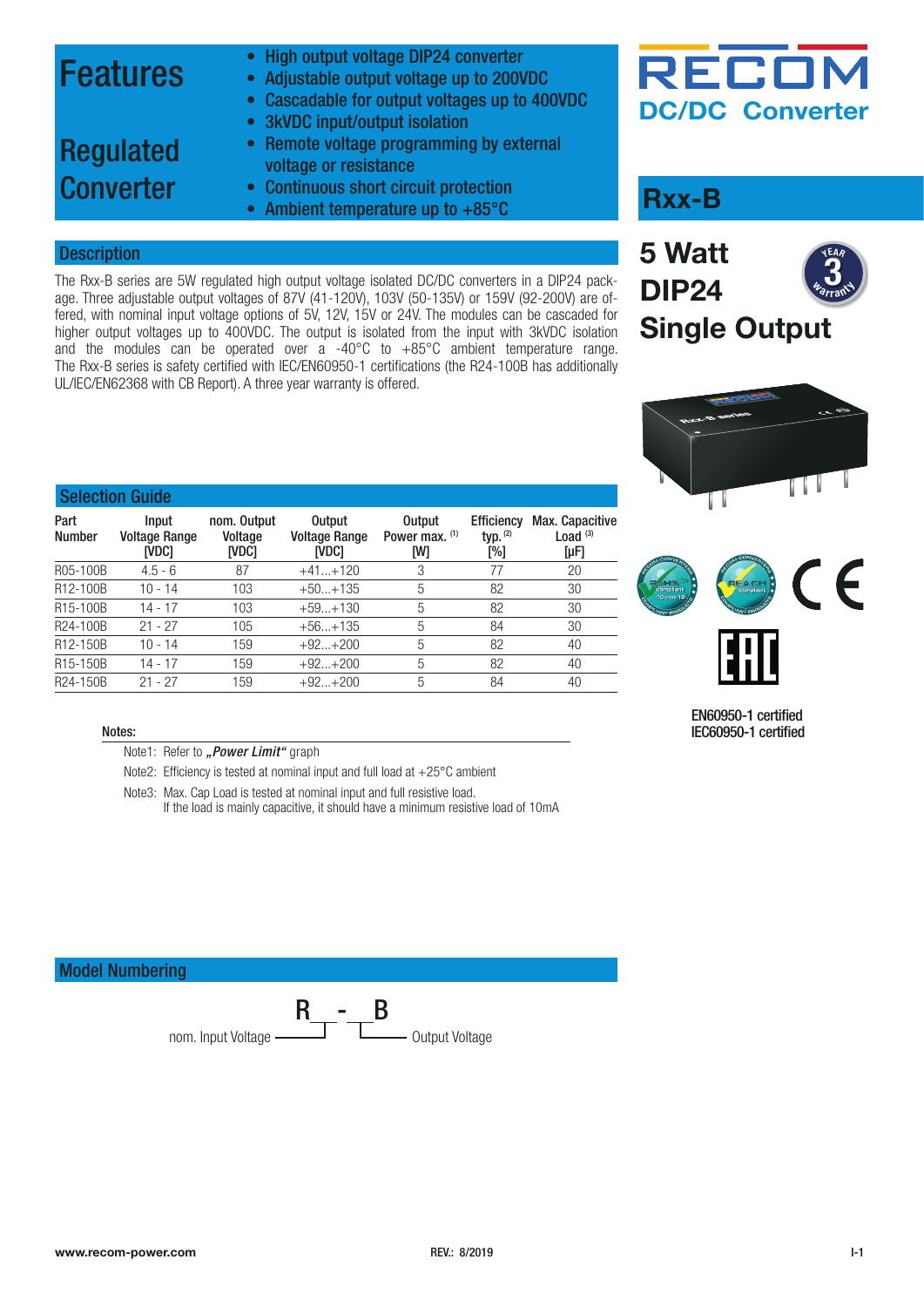## **Rxx-100\_150B Series**

#### Specifications (measured @ Ta= 25°C, nom. Vin and full load)

#### BASIC CHARACTERISTICS Parameter Condition Min. Typ. Max. Input Voltage Range nom. Vin= 5VDC nom. Vin= 12VDC nom. Vin= 15VDC nom. Vin= 24VDC 4.5VDC 10VDC 14VDC 21VDC 5VDC 12VDC 15VDC 24VDC 6VDC 14VDC 17VDC 27VDC Output Current **1988 1989 Terms** of *The Current refer to ["Power Limit"](#page-1-0) 1999 Terms of <i>S*OMA Output Power 5V and the set of the set of the set of the set of the set of the set of the set of the set of the set of the set of the set of the set of the set of the set of the set of the set of the set of the set of the all others 3W 5W Output Voltage Adjust and Contact Contact Contact Contact Contact Contact Contact Contact Contact Contact Conta<br>
The Contact Contact Contact Contact Contact Contact Contact Contact Contact Contact Contact Contact Contact C External Resistor **being contact for the set of the set of the set of the set of the set of the set of the set o** Internal Voltage Reference **reference** refer to page I-4 to I-5 regulated 5VDC with 1kΩ series resistor Internal Operating Frequency 200kHz Output Ripple and Noise **20MHz BW** 20MHz BW **60mVp-p** 100mVp-p 100mVp-p





#### <span id="page-1-0"></span>Power Limit



R15-100B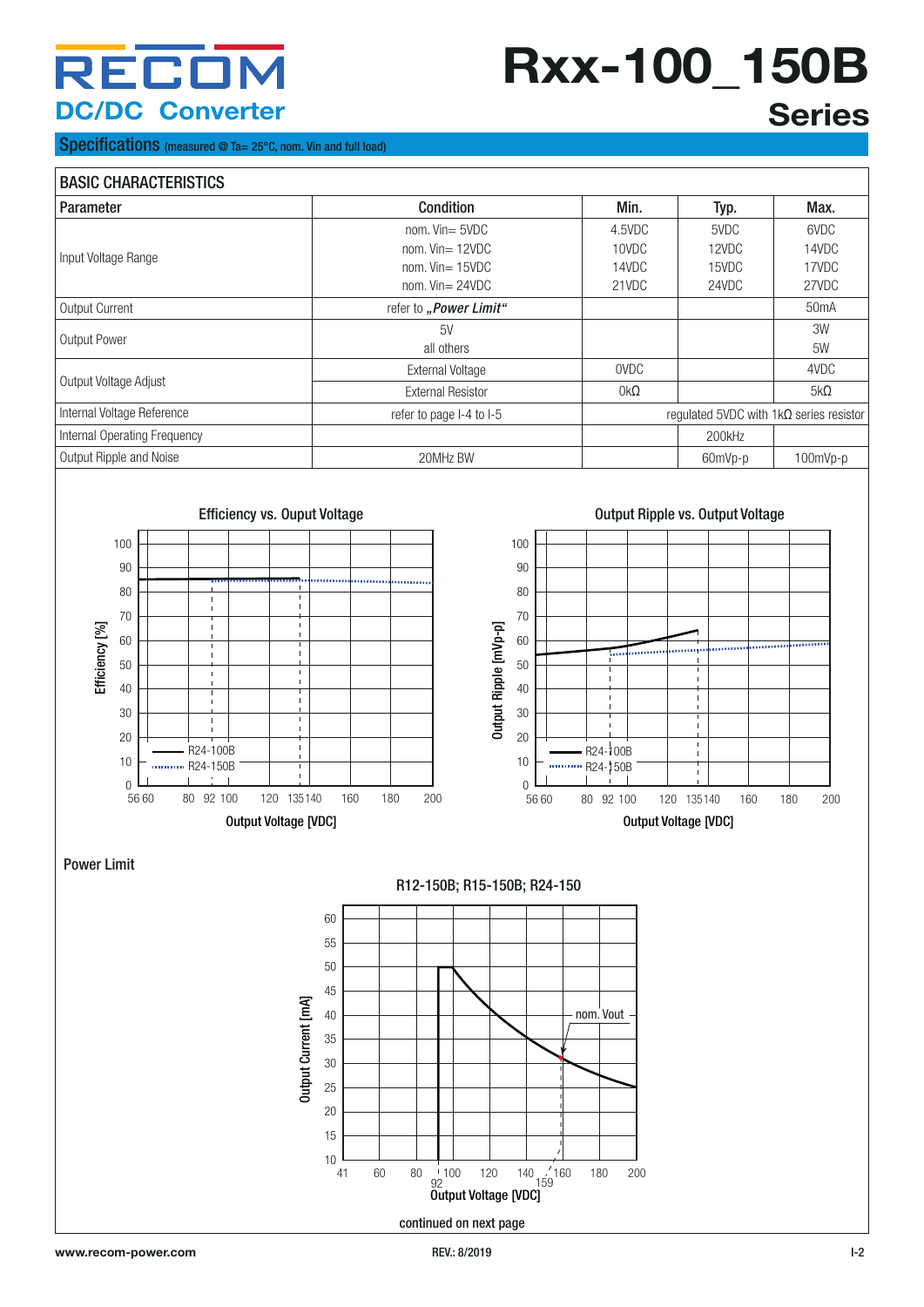#### **Rxx-100\_150B** 30 **Series**

 $\mathbf{S}(\mathbf{S}|\mathbf{S})$  and  $\mathbf{S}(\mathbf{S}|\mathbf{S})$  and  $\mathbf{S}(\mathbf{S}|\mathbf{S})$  and  $\mathbf{S}(\mathbf{S}|\mathbf{S})$  and  $\mathbf{S}(\mathbf{S}|\mathbf{S})$ 

#### Specifications (measured @ Ta= 25°C, nom. Vin and full load)



| <b>REGULATIONS</b> |                       |                  |  |
|--------------------|-----------------------|------------------|--|
| Parameter          | <b>Condition</b>      | Value            |  |
| Output Accuracy    |                       | $\pm 5.0\%$ max. |  |
| Line Regulation    | low line to high line | $\pm 0.5\%$ max. |  |
| Load Regulation    | 20% to 100% load      | $0.5\%$ max.     |  |

| <b>PROTECTIONS</b>             |                     |                               |  |
|--------------------------------|---------------------|-------------------------------|--|
| Parameter                      | <b>Condition</b>    | Value                         |  |
| Short Circuit Protection (SCP) |                     | continuous, automatic restart |  |
| Isolation Voltage              | tested for 1 second | 3kVDC min.                    |  |
| <b>Isolation Resistance</b>    |                     | $16\Omega$ min.               |  |
| Isolation Capacitance          |                     | 20pF typ.                     |  |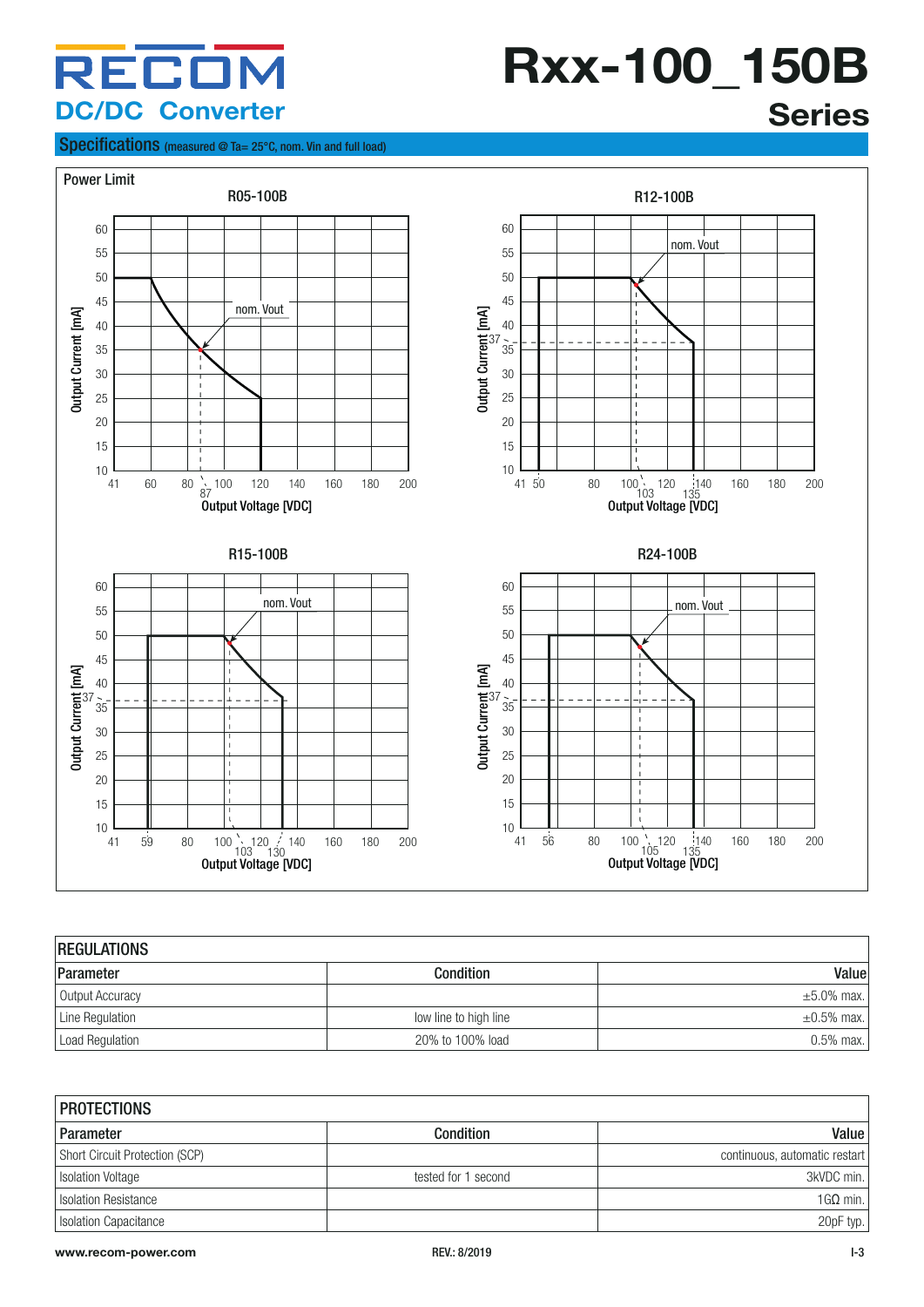# **Rxx-100\_150B**

#### Specifications (measured @ Ta= 25°C, nom. Vin and full load)

| <b>Series</b> |
|---------------|
|               |

| <b>ENVIRONMENTAL</b>               |                                                                                                                                                                                 |                                      |
|------------------------------------|---------------------------------------------------------------------------------------------------------------------------------------------------------------------------------|--------------------------------------|
| Parameter                          | Condition                                                                                                                                                                       | Value                                |
| <b>Operating Temperature Range</b> | with derating @ free air convection (see graph)                                                                                                                                 | -40 $^{\circ}$ C to +85 $^{\circ}$ C |
|                                    | full load @ free air convection (see graph)                                                                                                                                     | -40 $^{\circ}$ C to +70 $^{\circ}$ C |
| Temperature Coefficient            |                                                                                                                                                                                 | $\pm$ 0.02%/K                        |
| Operating Altitude                 |                                                                                                                                                                                 | 2000m                                |
| Operating Humidity                 | non-condensing                                                                                                                                                                  | 95% RH max.                          |
| Pollution Degree                   |                                                                                                                                                                                 | PD <sub>2</sub>                      |
| <b>MTBF</b>                        | according to MIL-HDBK-217F, G.B.<br>$+25^{\circ}$ C                                                                                                                             | 1400 x 10 <sup>3</sup> hours         |
|                                    | 90<br>80<br>70<br>Output Load [%]<br>60<br>50<br>40<br>30<br>20<br>10<br>$\Omega$<br>0 10 20 30 40 50 60 70 80 90 100<br>$-40 - 30 - 20 - 10$<br>85<br>Ambient Temperature [°C] |                                      |

| <b>SAFETY AND CERTIFICATIONS</b>                                  |                             |                                          |  |
|-------------------------------------------------------------------|-----------------------------|------------------------------------------|--|
| Certificate Type (Safety)                                         | <b>Report / File Number</b> | Standard                                 |  |
| Information Technology Equipment, General Requirements for Safety | SPCLVD1605077-02            | IEC60950-1:2005, 2nd Edition + AM 2:2013 |  |
|                                                                   |                             | $EN60950-1:2006 + AM 2:2013$             |  |
| . EAC                                                             | RU-AT.49.09571              | TP TC 004/2011                           |  |
| RoHS2+                                                            |                             | RoHS-2001/65/EU + AM-2015/863            |  |

| DIMENSION AND PHYSICAL CHARACTERISTICS |         |                                          |  |
|----------------------------------------|---------|------------------------------------------|--|
| Parameter                              | Type    | Value                                    |  |
|                                        | case    | non conductive black plastic, (UL94 V-0) |  |
| Material                               | potting | epoxy, (UL94 V-0)                        |  |
|                                        | PCB     | FR4, (UL94 V-0)                          |  |
| Package Dimension (LxWxH)              |         | $31.2 \times 20.3 \times 9.4$ mm         |  |
| Package Weight                         |         | 12g typ. $ $                             |  |
|                                        |         |                                          |  |

continued on next page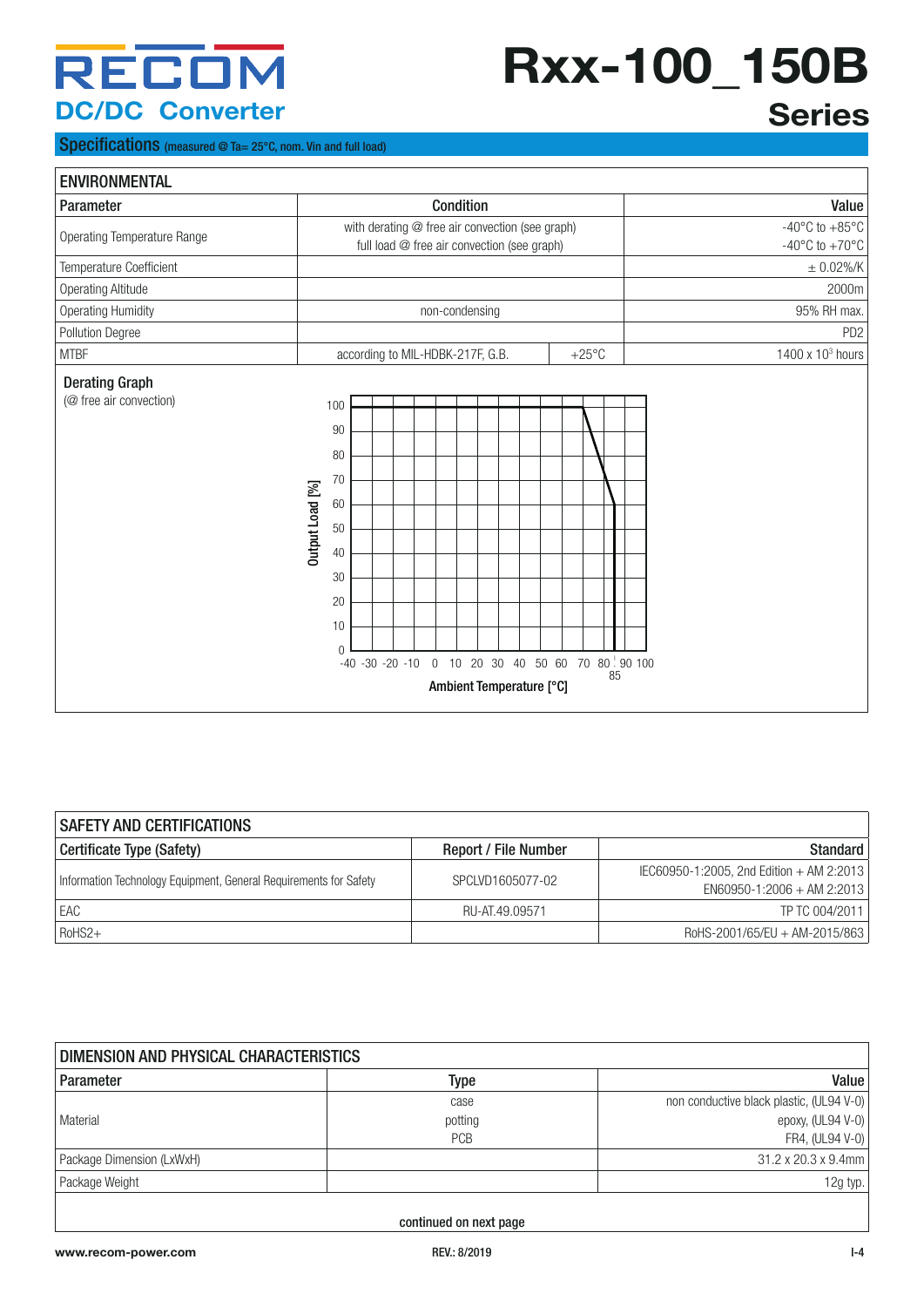# **Rxx-100\_150B**

#### Specifications (measured @ Ta= 25°C, nom. Vin and full load)





### INSTALLATION AND APPLICATION